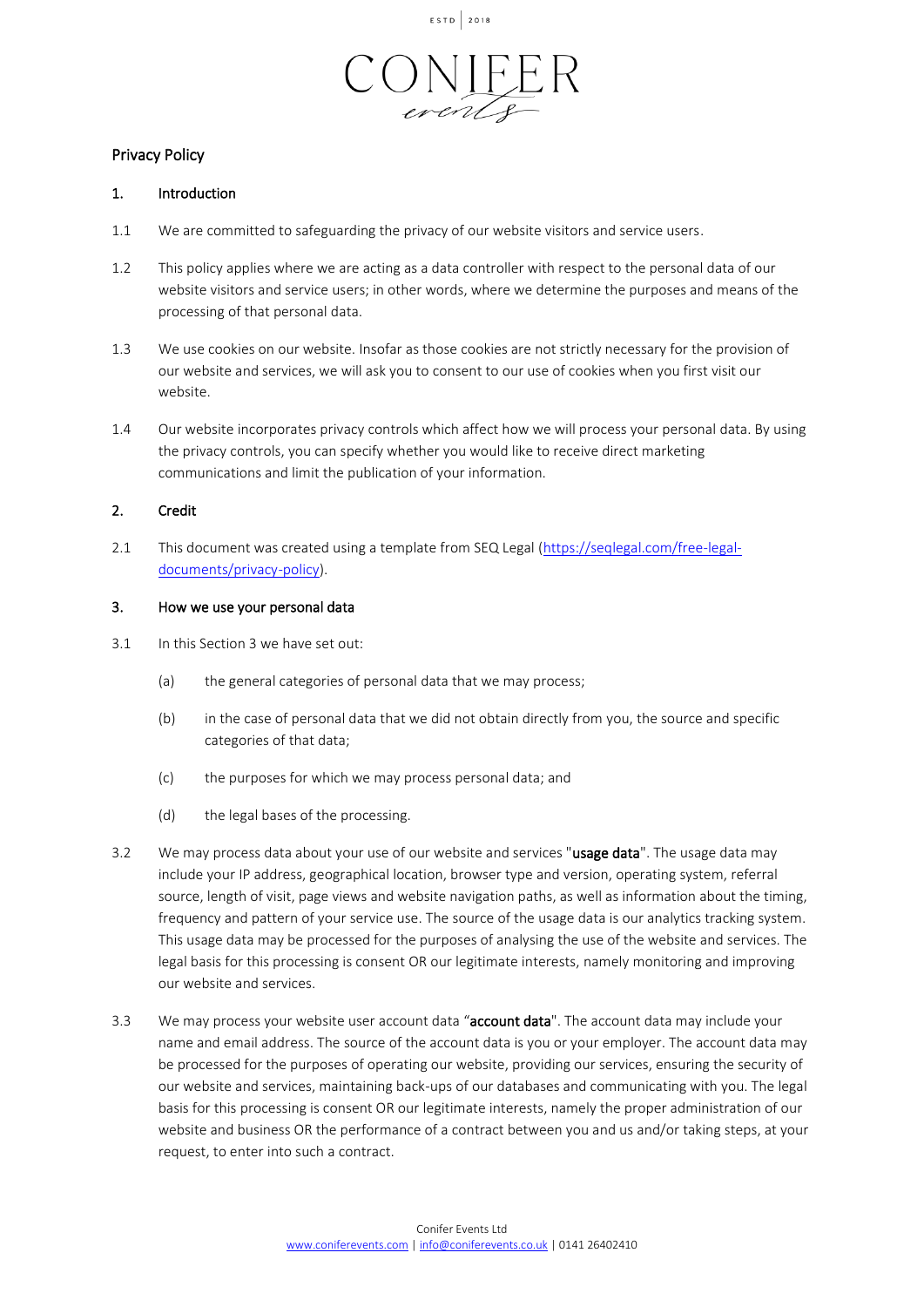ESTD 2018



- 3.4 We may process information that you post for publication on our website or through our services "publication data". The publication data may be processed for the purposes of enabling such publication and administering our website and services. The legal basis for this processing is consent OR our legitimate interests, namely the proper administration of our website and business OR the performance of a contract between you and us and/or taking steps, at your request, to enter into such a contract.
- 3.5 We may process information contained in any enquiry you submit to us regarding goods and/or services "enquiry data". The enquiry data may be processed for the purposes of offering, marketing and selling relevant goods and/or services to you. The legal basis for this processing is consent OR our legitimate interests, namely the proper administration of our website and business OR the performance of a contract between you and us and/or the taking steps, at your request, to enter into such a contract.
- 3.6 We may process information relating to transactions, including purchases of goods and/or services, that you enter into with us and/or through our website "transaction data". The transaction data may include your contact details, your card details and the transaction details. The source of the transaction data is you and/or our payment services provider. The transaction data may be processed for the purpose of supplying the purchased goods and/or services and keeping proper records of those transactions. The legal basis for this processing is the performance of a contract between you and us and/or taking steps, at your request, to enter into such a contract; providing that, if you are not the person contracting with us, the legal basis for this processing is our legitimate interests, namely the proper administration of our website and business.
- 3.7 We may process information that you provide to us for the purpose of subscribing to our email notifications and/or newsletters "notification data". The notification data may be processed for the purposes of sending you the relevant notifications and/or newsletters. The legal basis for this processing is consent OR our legitimate interests, namely communications with our website visitors and service users OR the performance of a contract between you and us and/or taking steps, at your request, to enter into such a contract.
- 3.8 We may process any of your personal data identified in this policy where necessary for the establishment, exercise or defence of legal claims, whether in court proceedings or in an administrative or out-of-court procedure. The legal basis for this processing is our legitimate interests, namely the protection and assertion of our legal rights, your legal rights and the legal rights of others.
- 3.9 We may process any of your personal data identified in this policy where necessary for the purposes of obtaining or maintaining insurance coverage, managing risks, or obtaining professional advice. The legal basis for this processing is our legitimate interests, namely the proper protection of our business against risks.
- 3.10 In addition to the specific purposes for which we may process your personal data set out in this Section 3, we may also process any of your personal data where such processing is necessary for compliance with a legal obligation to which we are subject, or in order to protect your vital interests or the vital interests of another natural person.
- 3.11 Please do not supply any other person's personal data to us, unless we prompt you to do so.

### 4. Providing your personal data to others

4.1 We may disclose your personal data to our insurers and/or professional advisers insofar as reasonably necessary for the purposes of[obtaining or maintaining insurance coverage, managing risks, obtaining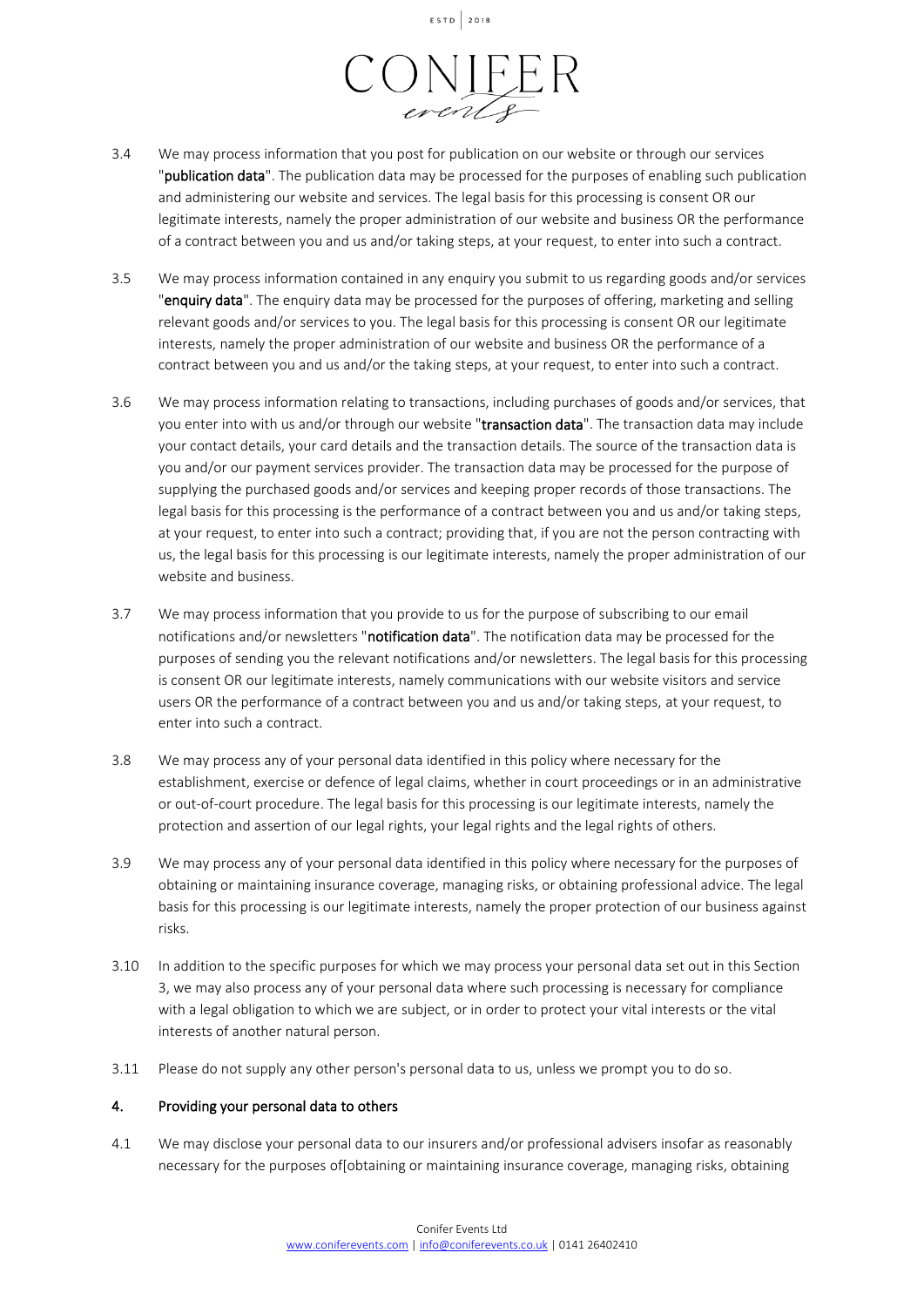



professional advice, or the establishment, exercise or defence of legal claims, whether in court proceedings or in an administrative or out-of-court procedure.

- 4.2 Your personal data held in our website database will be stored on the servers of our hosting services providers.
- 4.3 We may disclose your personal data such as client name and event information to our suppliers or subcontractors insofar as reasonably necessary for event set-up purposes.
- 4.4 In addition to the specific disclosures of personal data set out in this Section 4, we may disclose your personal data where such disclosure is necessary for compliance with a legal obligation to which we are subject, or in order to protect your vital interests or the vital interests of another natural person. We may also disclose your personal data where such disclosure is necessary for the establishment, exercise or defence of legal claims, whether in court proceedings or in an administrative or out-of-court procedure.

### 5. International transfers of your personal data

- 5.1 In this Section 5, we provide information about the circumstances in which your personal data may be transferred to countries outside the European Economic Area (EEA).
- 5.2 The hosting facilities for our website are situated in the USA. The European Commission has made an "adequacy decision" with respect to the data protection laws of this country. Transfers to this country will be protected by appropriate safeguards, namely the use of standard data protection clauses adopted or approved by the European Commission.
- 5.3 You acknowledge that personal data that you submit for publication through our website or services may be available, via the internet, around the world. We cannot prevent the use (or misuse) of such personal data by others.

### 6. Retaining and deleting personal data

- 6.1 This Section 6 sets out our data retention policies and procedure, which are designed to help ensure that we comply with our legal obligations in relation to the retention and deletion of personal data.
- 6.2 Personal data that we process for any purpose or purposes shall not be kept for longer than is necessary for that purpose or those purposes.
- 6.3 Personal Data is kept in a form which permits identification of data subjects for no longer than is necessary for the purposes for which the personal data are processed; personal data may be stored for longer periods insofar as the personal data will be processed solely for archiving purposes in the public interest, scientific or historical research purposes or statistical purposes in accordance with Article 89 subject to implementation of the appropriate technical and organisational measures required by this Regulation in order to safeguard the rights and freedoms of the data subject.
- 6.4 Notwithstanding the other provisions of this Section 6, we may retain your personal data where such retention is necessary for compliance with a legal obligation to which we are subject, or in order to protect your vital interests or the vital interests of another natural person.

## 7. Your rights

7.1 In this Section 7, we have listed the rights that you have under data protection law.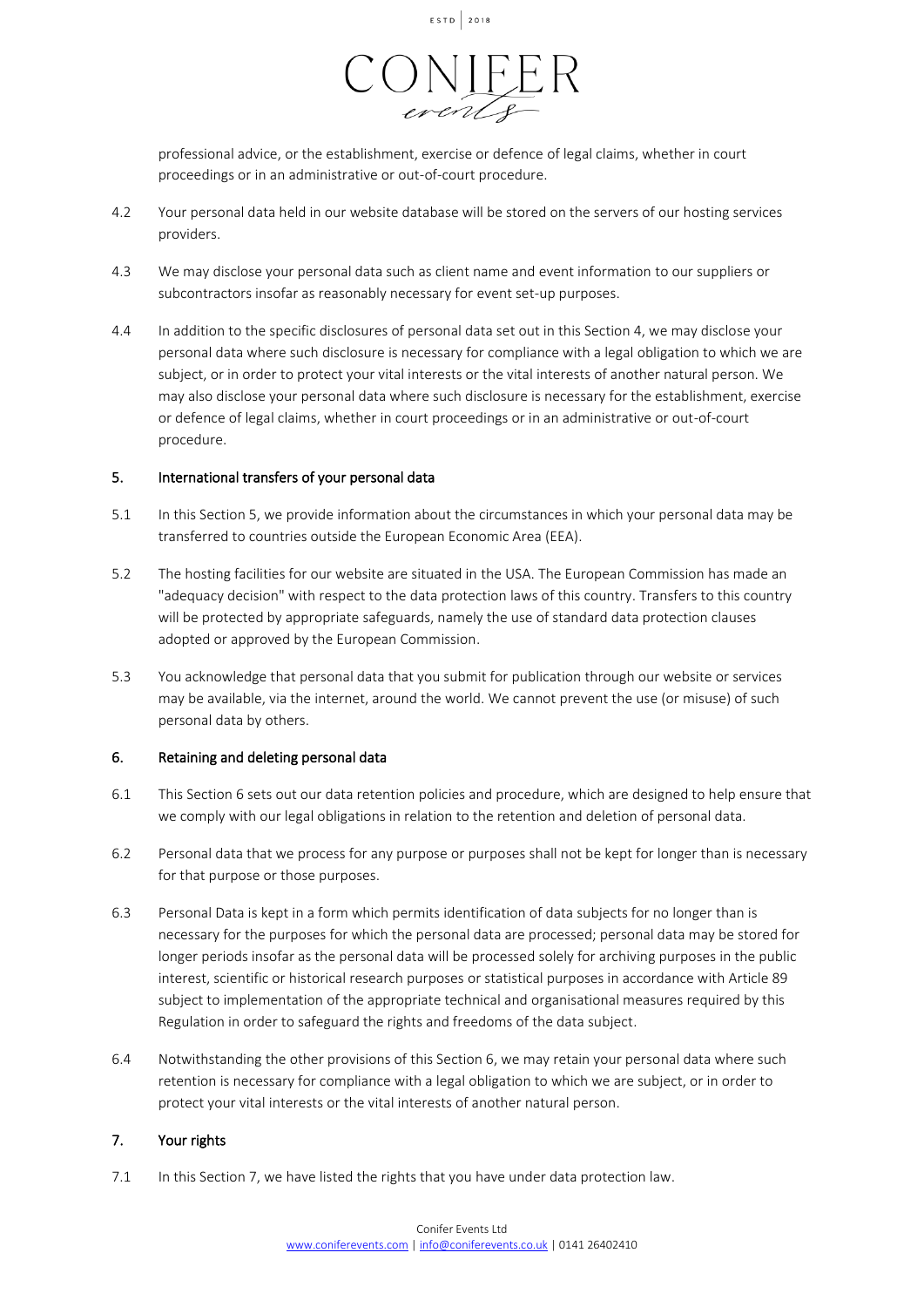



- 7.2 Your principal rights under data protection law are:
	- (a) the right to access you can ask for copies of your personal data;
	- (b) the right to rectification you can ask us to rectify inaccurate personal data and to complete incomplete personal data;
	- (c) the right to erasure you can ask us to erase your personal data;
	- (d) the right to restrict processing you can ask use to restrict the processing of your personal data;
	- (e) the right to object to processing you can object to the processing of your personal data;
	- (f) the right to data portability you can ask that we transfer your personal data to another organisation or to you;
	- (g) the right to complain to a supervisory authority you can complain about our processing of your personal data; and
	- (h) the right to withdraw consent to the extent that the legal basis of our processing of your personal data is consent, you can withdraw that consent.
- 7.3 These rights are subject to certain limitations and exceptions. You can learn more about the rights of data subjects by visitin[g https://ico.org.uk/for-organisations/guide-to-data-protection/guide-to-the](https://ico.org.uk/for-organisations/guide-to-data-protection/guide-to-the-general-data-protection-regulation-gdpr/individual-rights/)[general-data-protection-regulation-gdpr/individual-rights/.](https://ico.org.uk/for-organisations/guide-to-data-protection/guide-to-the-general-data-protection-regulation-gdpr/individual-rights/)
- 7.4 You may exercise any of your rights in relation to your personal data by written notice to us, using the contact details set out below.

Address: Conifer Events Ltd. 205 Bath Street, Glasgow, G2 4HZ

Email: [info@coniferevents.co.uk](mailto:info@coniferevents.co.uk)

## 8. About cookies

- 8.1 A cookie is a file containing an identifier a string of letters and numbers that is sent by a web server to a web browser and is stored by the browser. The identifier is then sent back to the server each time the browser requests a page from the server.
- 8.2 Cookies may be either "persistent" cookies or "session" cookies: a persistent cookie will be stored by a web browser and will remain valid until its set expiry date, unless deleted by the user before the expiry date; a session cookie, on the other hand, will expire at the end of the user session, when the web browser is closed.
- 8.3 Cookies do not typically contain any information that personally identifies a user, but personal data that we store about you may be linked to the information stored in and obtained from cookies.

## 9. Cookies that we use

- 9.1 We use cookies for the following purposes:
	- (a) authentication and status we use cookies to identify you when you visit our website and as you navigate our website, and to determine if you are logged into the website.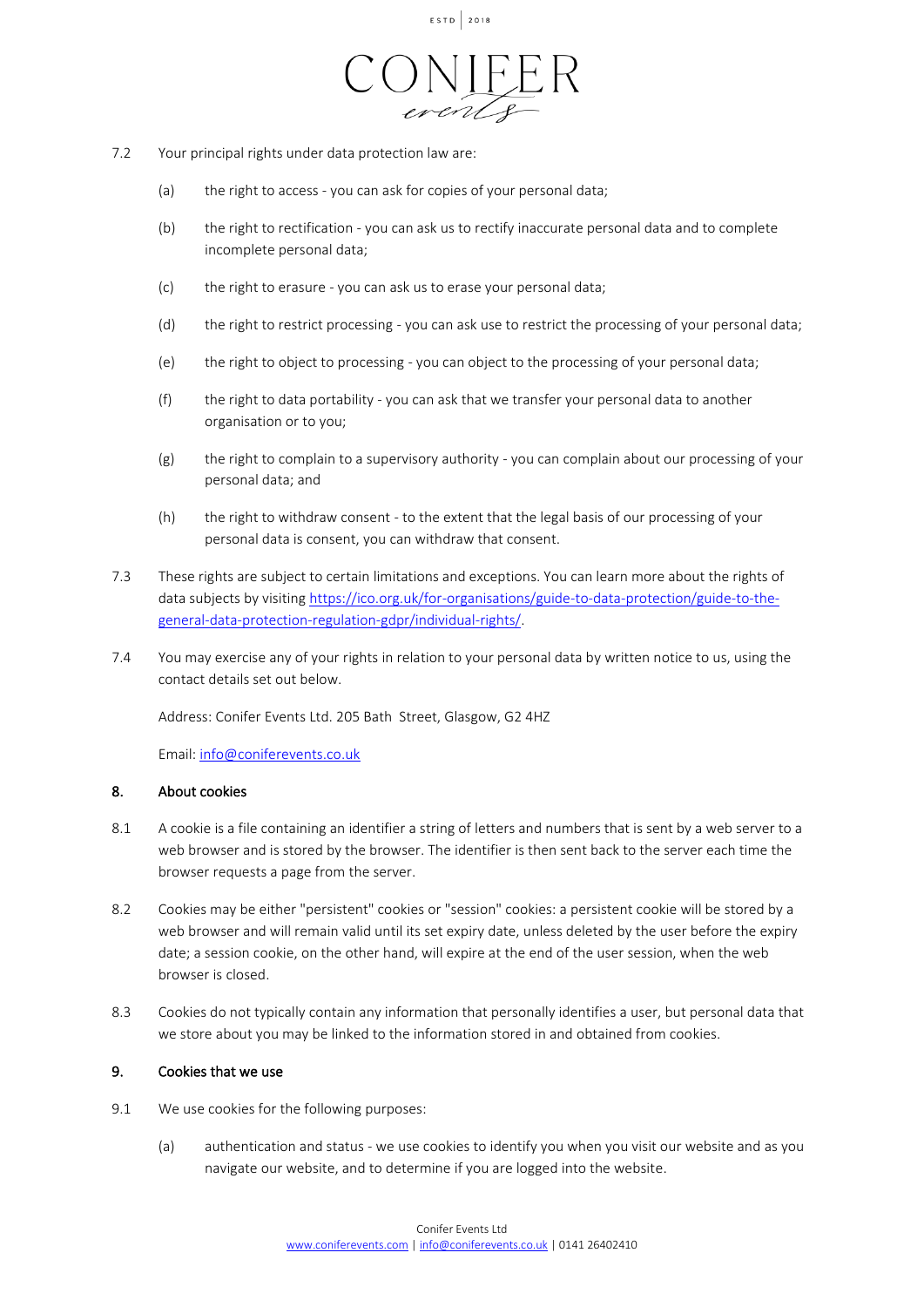



- (b) personalisation we use cookies to store information about your preferences and to personalise the website for you.
- (c) security we use cookies as an element of the security measures used to protect user accounts, including preventing fraudulent use of login credentials, and to protect our website and services generally.
- (d) advertising we use cookies to help us to display advertisements that will be relevant to you.
- (e) analysis we use cookies [to help us to analyse the use and performance of our website and services; and
- (f) cookie consent we use cookies to store your preferences in relation to the use of cookies more generally.

## 10. Cookies used by our service providers

- 10.1 Our service providers use cookies and those cookies may be stored on your computer when you visit our website.
- 10.2 We use Google Analytics. Google Analytics gathers information about the use of our website by means of cookies. The information gathered is used to create reports about the use of our website. You can find out more about Google's use of information by visiting <https://www.google.com/policies/privacy/partners/> and you can review Google's privacy policy at [https://policies.google.com/privacy.](https://policies.google.com/privacy)
- 10.3 Third party vendors, including Google, use cookies to serve ads based on a user's previous visits to our website or other websites. Google's use of advertising cookies enables it and its partners to serve ads to our users based on their visit to our sites and/or other sites on the Internet. Users may opt out of personalised advertising by visiting [Ads Settings.](https://adssettings.google.co.uk/authenticated)
- 10.4 We use Hotjar in order to better understand our users' needs and to optimise this service and experience. Hotjar is a technology service that helps us better understand our users' experience (e.g. how much time they spend on which pages, which links they choose to click, what users do and don't like, etc.) and this enables us to build and maintain our service with user feedback. Hotjar uses cookies and other technologies to collect data on our users' behavior and their devices. This includes a device's IP address (processed during your session and stored in a de-identified form), device screen size, device type (unique device identifiers), browser information, geographic location (country only), and the preferred language used to display our website. Hotjar stores this information on our behalf in a pseudonymised user profile. Hotjar is contractually forbidden to sell any of the data collected on our behalf.

For further details, please see the 'about Hotjar' section of Hotjar's [support site.](https://help.hotjar.com/hc/en-us/categories/115001323967-About-Hotjar)

## 11. Managing cookies

- 11.1 Most browsers allow you to refuse to accept cookies and to delete cookies. The methods for doing so vary from browser to browser, and from version to version. You can however obtain up-to-date information about blocking and deleting cookies via these links:
	- (a) <https://support.google.com/chrome/answer/95647> (Chrome);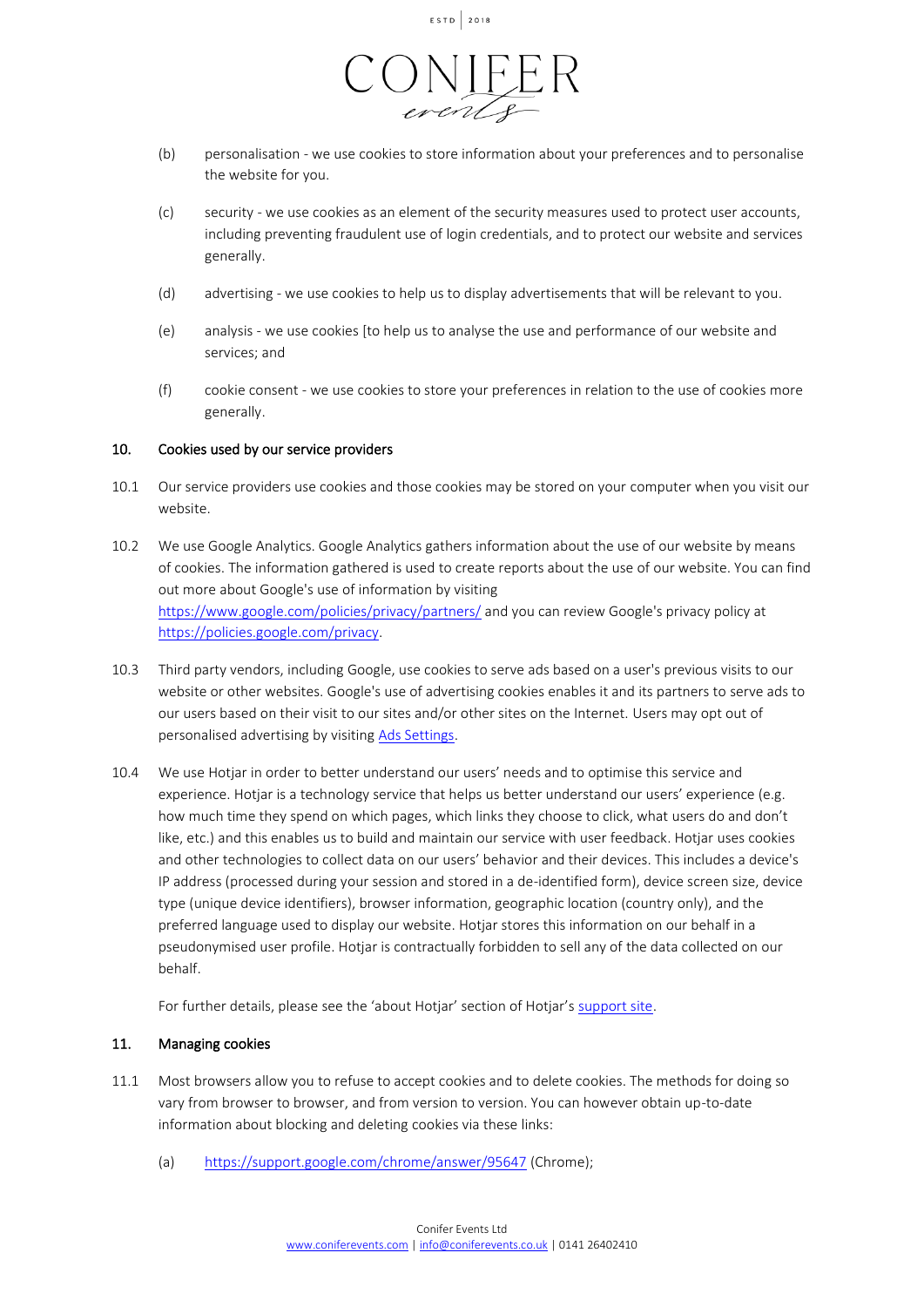

- (b) <https://support.mozilla.org/en-US/kb/enable-and-disable-cookies-website-preferences> (Firefox);
- (c) <https://help.opera.com/en/latest/security-and-privacy/> (Opera);
- (d) [https://support.microsoft.com/en-gb/help/17442/windows-internet-explorer-delete-manage](https://support.microsoft.com/en-gb/help/17442/windows-internet-explorer-delete-manage-cookies)[cookies](https://support.microsoft.com/en-gb/help/17442/windows-internet-explorer-delete-manage-cookies) (Internet Explorer);
- (e) <https://support.apple.com/en-gb/guide/safari/manage-cookies-and-website-data-sfri11471/mac> (Safari); and
- (f) <https://privacy.microsoft.com/en-us/windows-10-microsoft-edge-and-privacy> (Edge).
- 11.2 Blocking all cookies will have a negative impact upon the usability of many websites.
- 11.3 If you block cookies, you will not be able to use all the features on our website.

## 12. Amendments

- 12.1 We may update this policy from time to time by publishing a new version on our website.
- 12.2 You should check this page occasionally to ensure you are happy with any changes to this policy.

### 13. Our details

- 13.1 This website is owned and operated by GoDaddy.com, LLC IANA ID: 146. URL[: http://www.godaddy.com](http://www.godaddy.com/)
- 13.2 We are registered in Scotland under registration number SC620981, and our registered office is at: 3 High Maybole Road, Ayr, Scotland, KA7 4EB.
- 13.3 Our principal place of business is at: 1 West Regent Street, Glasgow, G2 1RW
- 13.4 You can contact us:
	- (a) by post, to the postal address given above;
	- (b) using our website contact form <https://coniferevents.com/contact-us> ;
	- (c) by telephone, on +44 (0) 141 264 2410 or
	- (d) by email, using [info@coniferevents.co.uk](mailto:info@coniferevents.co.uk)

### 14. Data protection officer

14.1 Our data protection officer's contact details are:

Hannah Perry

Conifer Events Ltd. 205 Bath Street, Glasgow, G2 4HZ

[hannah@coniferevents.co.uk](mailto:hannah@coniferevents.co.uk)

### 15. Updated Policy

15.1 Policy updated on  $7<sup>th</sup>$  February 2022.